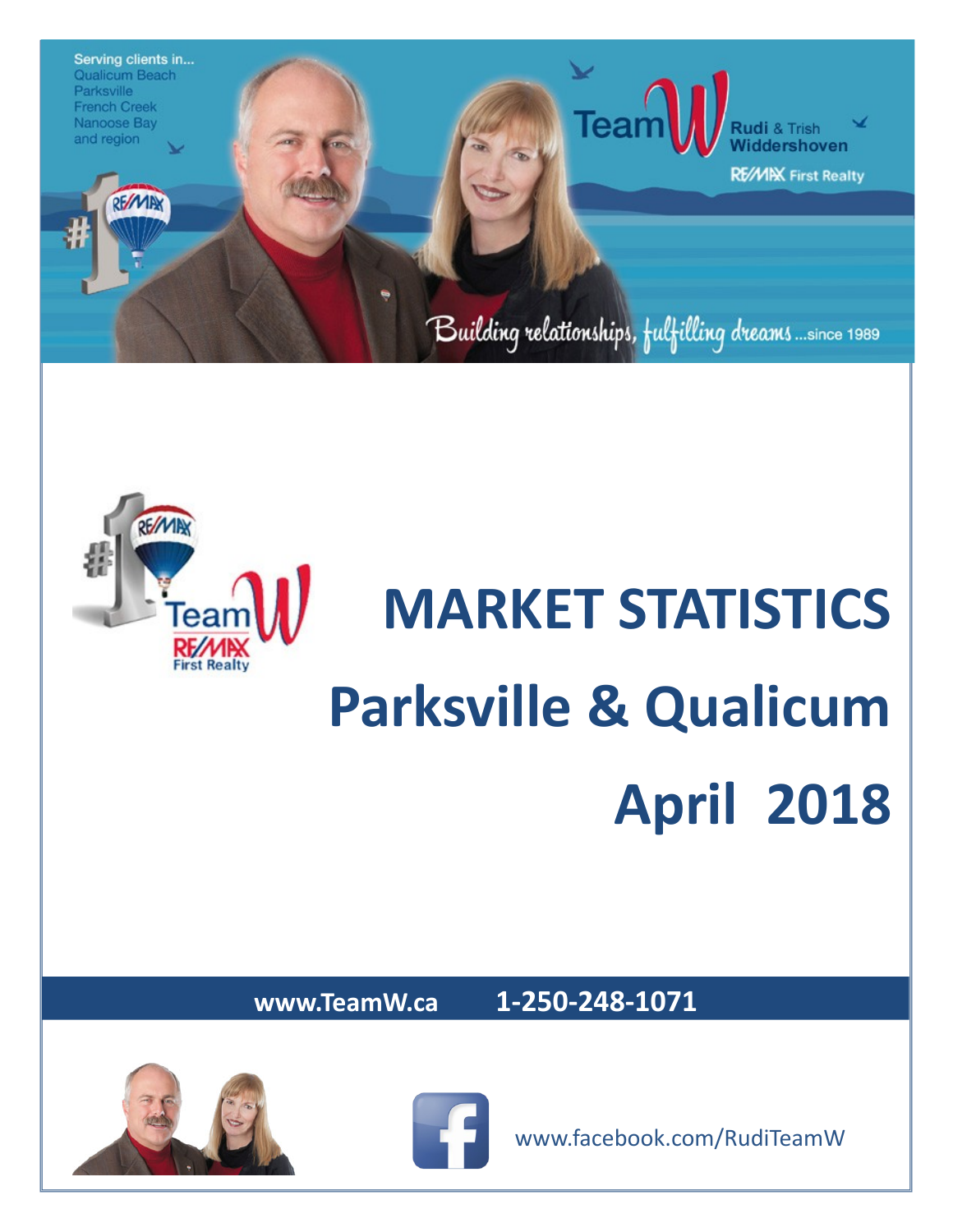The media has been reporting a change in the market and that there are considerably less sales of real estate this year than last year. The statistics at the end of April certainly confirm this as in the greater Parksville Qualicum Beach area we have seen 15% less sales of Single Family Homes during the first 4 months of the year when compared to the same time in 2017. However please note that sale prices remain strong and the average price of what has sold has increased by 22%. Average sale price of homes that sold in the first 4 months is \$628,294. Interestingly enough the average number of sales in April were only down 3% compared to 2017 though the average sale price in April was \$611,880 – less than the 4 month average and yet up 14% from April 2017.

Personally we have noted a 'shift' though unsure what the shift was. However during the last couple of weeks the market has been more active and we are thinking the 'shift' was a pause. This pause may have been a result of tightening mortgage rules as well as the Province's announcement of Speculation Tax – now known not to be directly affecting the Parksville Qualicum Beach region.

We welcome any questions that you may have and would be pleased to discuss your situation or any questions that you may have. Contact TeamW at [team@teamw.ca](mailto:team@teamw.ca) or 250-468-1498.

## *Make it a Great Day!*



Rudi & Trish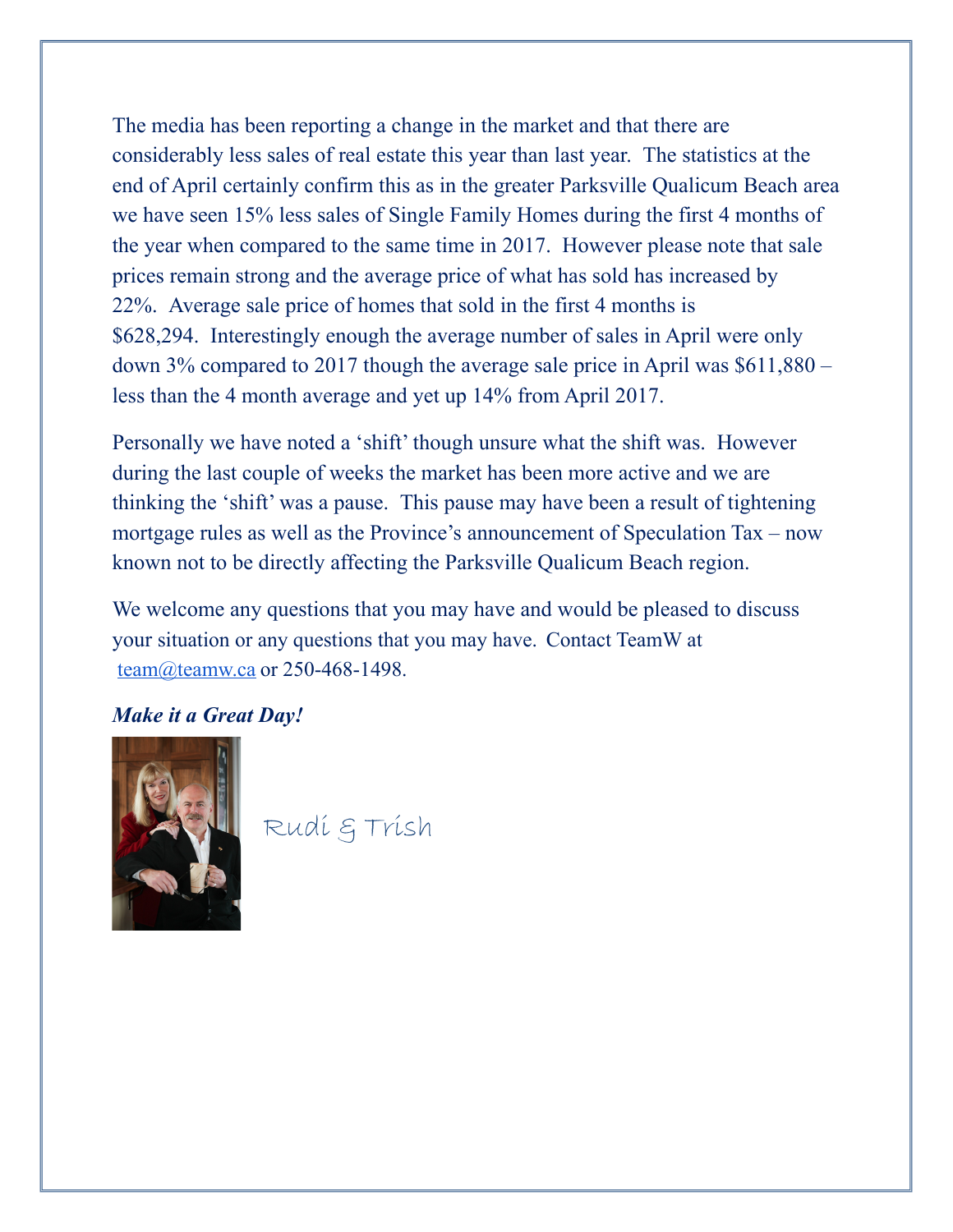



**Single Family Units Reported Sold**

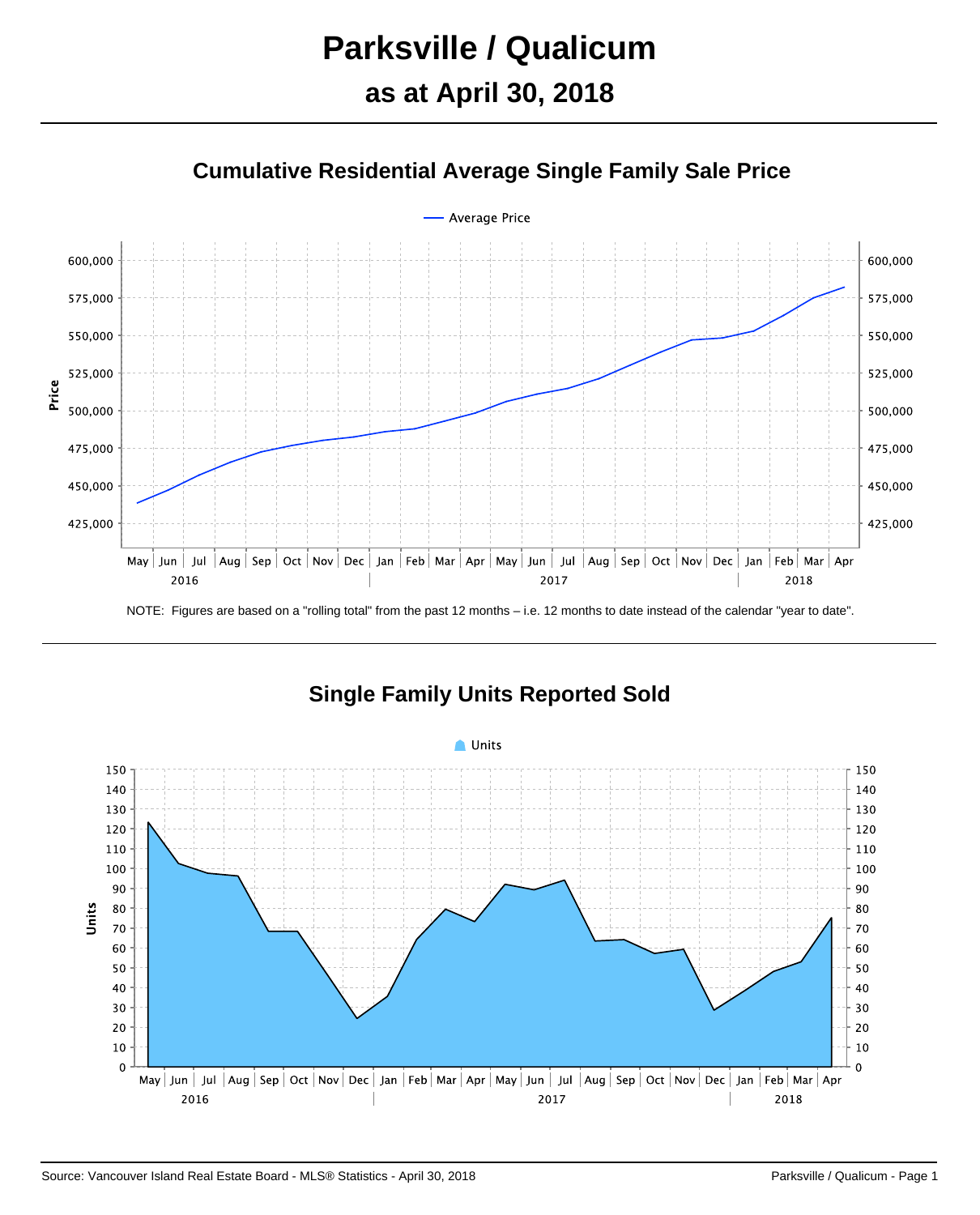## **Comparative Activity by Property Type**

|                               |                | <b>Current Month</b> |          | 12 Months to Date |               |          |  |  |  |  |
|-------------------------------|----------------|----------------------|----------|-------------------|---------------|----------|--|--|--|--|
|                               | This Year      | Last Year            | % Change | This Year         | Last Year     | % Change |  |  |  |  |
| Lots                          |                |                      |          |                   |               |          |  |  |  |  |
| <b>Units Listed</b>           | 4              | 4                    | 0%       | 66                | 81            | $-19%$   |  |  |  |  |
| <b>Units Reported Sold</b>    | $\overline{2}$ | 7                    | $-71%$   | 36                | 65            | $-45%$   |  |  |  |  |
| Sell/List Ratio               | 50%            | 175%                 |          | 55%               | 80%           |          |  |  |  |  |
| <b>Reported Sales Dollars</b> | \$449,000      | \$1,410,900          | $-68%$   | \$8,829,800       | \$15,379,100  | $-43%$   |  |  |  |  |
| Average Sell Price / Unit     | \$224,500      | \$201,557            | 11%      | \$245,272         | \$236,602     | 4%       |  |  |  |  |
| <b>Median Sell Price</b>      | \$239,000      |                      |          | \$230,000         |               |          |  |  |  |  |
| Sell Price / List Price       | 95%            | 98%                  |          | 96%               | 96%           |          |  |  |  |  |
| Days to Sell                  | 97             | 136                  | $-29%$   | 46                | 87            | $-47%$   |  |  |  |  |
| <b>Active Listings</b>        | 17             | 20                   |          |                   |               |          |  |  |  |  |
|                               |                |                      |          |                   |               |          |  |  |  |  |
| <b>Single Family</b>          |                |                      |          |                   |               |          |  |  |  |  |
| <b>Units Listed</b>           | 111            | 95                   | 17%      | 1,024             | 1,045         | $-2%$    |  |  |  |  |
| <b>Units Reported Sold</b>    | 75             | 73                   | 3%       | 760               | 875           | $-13%$   |  |  |  |  |
| Sell/List Ratio               | 68%            | 77%                  |          | 74%               | 84%           |          |  |  |  |  |
| <b>Reported Sales Dollars</b> | \$45,891,001   | \$39,333,200         | 17%      | \$442,430,488     | \$436,128,048 | 1%       |  |  |  |  |
| Average Sell Price / Unit     | \$611,880      | \$538,811            | 14%      | \$582,145         | \$498,432     | 17%      |  |  |  |  |
| <b>Median Sell Price</b>      | \$580,000      |                      |          | \$535,000         |               |          |  |  |  |  |
| Sell Price / List Price       | 99%            | 99%                  |          | 99%               | 100%          |          |  |  |  |  |
| Days to Sell                  | 23             | 16                   | 43%      | 26                | 29            | $-9%$    |  |  |  |  |
| <b>Active Listings</b>        | 134            | 131                  |          |                   |               |          |  |  |  |  |
| <b>Condos (Apt)</b>           |                |                      |          |                   |               |          |  |  |  |  |
| <b>Units Listed</b>           | 39             | 32                   | 22%      | 180               | 199           | $-10%$   |  |  |  |  |
| <b>Units Reported Sold</b>    | 12             | 9                    | 33%      | 112               | 133           | $-16%$   |  |  |  |  |
| Sell/List Ratio               | 31%            | 28%                  |          | 62%               | 67%           |          |  |  |  |  |
| <b>Reported Sales Dollars</b> | \$1,844,000    | \$2,729,788          | $-32%$   | \$29,693,000      | \$31,837,710  | $-7%$    |  |  |  |  |
| Average Sell Price / Unit     | \$153,667      | \$303,310            | $-49%$   | \$265,116         | \$239,381     | 11%      |  |  |  |  |
| <b>Median Sell Price</b>      | \$199,000      |                      |          | \$245,000         |               |          |  |  |  |  |
| Sell Price / List Price       | 87%            | 96%                  |          | 95%               | 95%           |          |  |  |  |  |
| Days to Sell                  | 134            | 45                   | 197%     | 59                | 51            | 17%      |  |  |  |  |
| <b>Active Listings</b>        | 62             | 56                   |          |                   |               |          |  |  |  |  |
| <b>Condos (Patio)</b>         |                |                      |          |                   |               |          |  |  |  |  |
| <b>Units Listed</b>           | 11             | 15                   | $-27%$   | 147               | 133           | 11%      |  |  |  |  |
| <b>Units Reported Sold</b>    | 8              | 9                    | $-11%$   | 122               | 111           | 10%      |  |  |  |  |
| Sell/List Ratio               | 73%            | 60%                  |          | 83%               | 83%           |          |  |  |  |  |
| <b>Reported Sales Dollars</b> | \$4,574,800    | \$3,683,800          | 24%      | \$50,678,578      | \$36,312,500  | 40%      |  |  |  |  |
| Average Sell Price / Unit     | \$571,850      | \$409,311            | 40%      | \$415,398         | \$327,140     | 27%      |  |  |  |  |
| <b>Median Sell Price</b>      | \$602,500      |                      |          | \$415,000         |               |          |  |  |  |  |
| Sell Price / List Price       | 98%            | 99%                  |          | 98%               | 99%           |          |  |  |  |  |
| Days to Sell                  | 27             | 27                   | 1%       | 17                | 25            | $-34%$   |  |  |  |  |
| <b>Active Listings</b>        | 21             | 16                   |          |                   |               |          |  |  |  |  |
| <b>Condos (Twnhse)</b>        |                |                      |          |                   |               |          |  |  |  |  |
| <b>Units Listed</b>           | 12             | 15                   | $-20%$   | 76                | 98            | $-22%$   |  |  |  |  |
| <b>Units Reported Sold</b>    | 6              | 8                    | $-25%$   | 69                | 82            | $-16%$   |  |  |  |  |
| Sell/List Ratio               | 50%            | 53%                  |          | 91%               | 84%           |          |  |  |  |  |
| <b>Reported Sales Dollars</b> | \$3,201,900    | \$3,003,000          | 7%       | \$30,785,405      | \$28,306,845  | 9%       |  |  |  |  |
| Average Sell Price / Unit     | \$533,650      | \$375,375            | 42%      | \$446,165         | \$345,205     | 29%      |  |  |  |  |
| <b>Median Sell Price</b>      | \$529,000      |                      |          | \$412,900         |               |          |  |  |  |  |
| Sell Price / List Price       | 99%            | 99%                  |          | 97%               | 98%           |          |  |  |  |  |
| Days to Sell                  | 14             | 31                   | $-54%$   | 30                | 36            | $-18%$   |  |  |  |  |
| <b>Active Listings</b>        | 17             | 20                   |          |                   |               |          |  |  |  |  |

**PLEASE NOTE: SINGLE FAMILY** property does NOT INCLUDE acreage with house, condominiums, duplex/triplex, mobile homes/on pad, single family waterfront or single family strata. **LOTS** do NOT INCLUDE acreage or waterfront acreage.